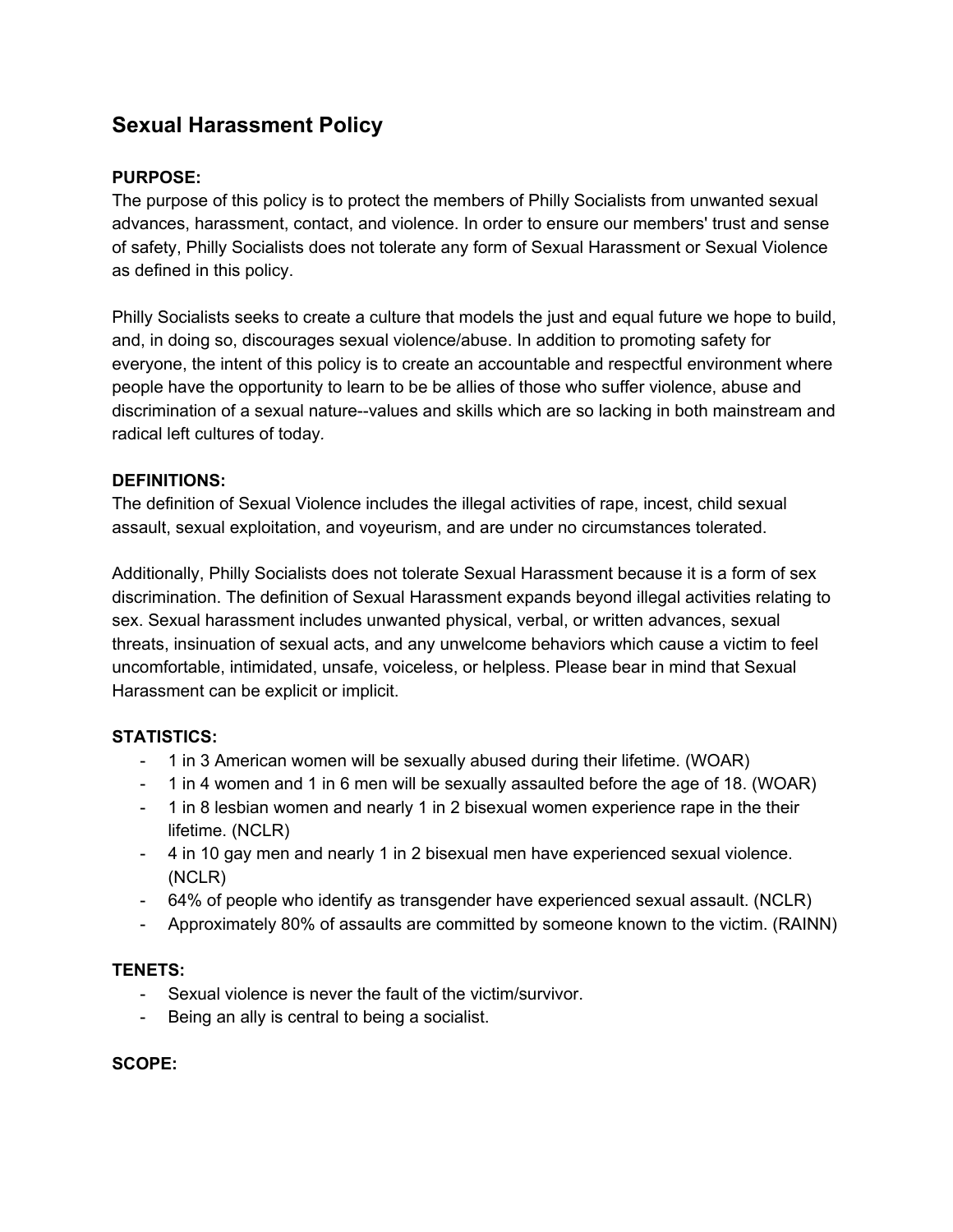- This policy applies to all Philly Socialists members and anyone attending Philly Socialists' events, including non-members.
- This policy does not replace police or legal intervention.

# **ACCOUNTABILITY:**

- It is the responsibility of all members to act with compassion towards their comrades.
- It is the responsibility of all members to protect their comrades, intervene when necessary (and safe), and to report troubling behavior immediately after witnessing it, ideally, or at very least in a timely manner after the behavior has been observed.
- It is the responsibility of the leadership of Philly Socialists to take action when issues arise. This includes the Central Committee, branch leaders, project leaders, and arbiters.
- Philly Socialists will not protect offenders from appropriate actions/expulsion.
- Claiming to have no negative intent does not alleviate an individual from an accusation.
- Accused persons do not have the right to apologize privately or publicly. It is up to the accuser if and when they want to receive an apology. It is up to the Arbiter (in communication with the accuser) if and when the accused will be given a platform to publicly apologize.

# **INAPPROPRIATE BEHAVIORS:**

The following activities are inappropriate and constitute as (but are not limited to) sexual harassment regardless of whether or not they are illegal:

- Sexual "joking" and "teasing"
- Use of sexually suggestive language or word choice
- Unwanted sexual flirtations or advances
- Sexual propositions (verbal or written)
- Repeated requests for (denied) dates
- Verbal or written comments about an individual's body, sexuality, appearance, or sexualorientation
- Using sexually degrading words to describe someone
- Unwanted discussion or questioning about sexual desires, fantasies, experience
- Unwanted sharing of sexually explicit or suggestive objects, cartoons, photos, etc.
- Any physical contact which the receiver considers to be unwelcome, including hugs, pats, pinches, brushing up against someone, etc.
- Unwanted nonverbal communications, such as gawking, whistling, catcalling, etc.
- Inappropriate sexual or degrading gestures
- Inappropriate innuendos
- Unwanted electronic contact-social media, text messages, etc.
- Any sexual contact without consent (drunk/otherwise incapacitated persons cannot consent to sex)
- Coercive sex
- Drugging/pushing alcohol or drugs with the intent to have sex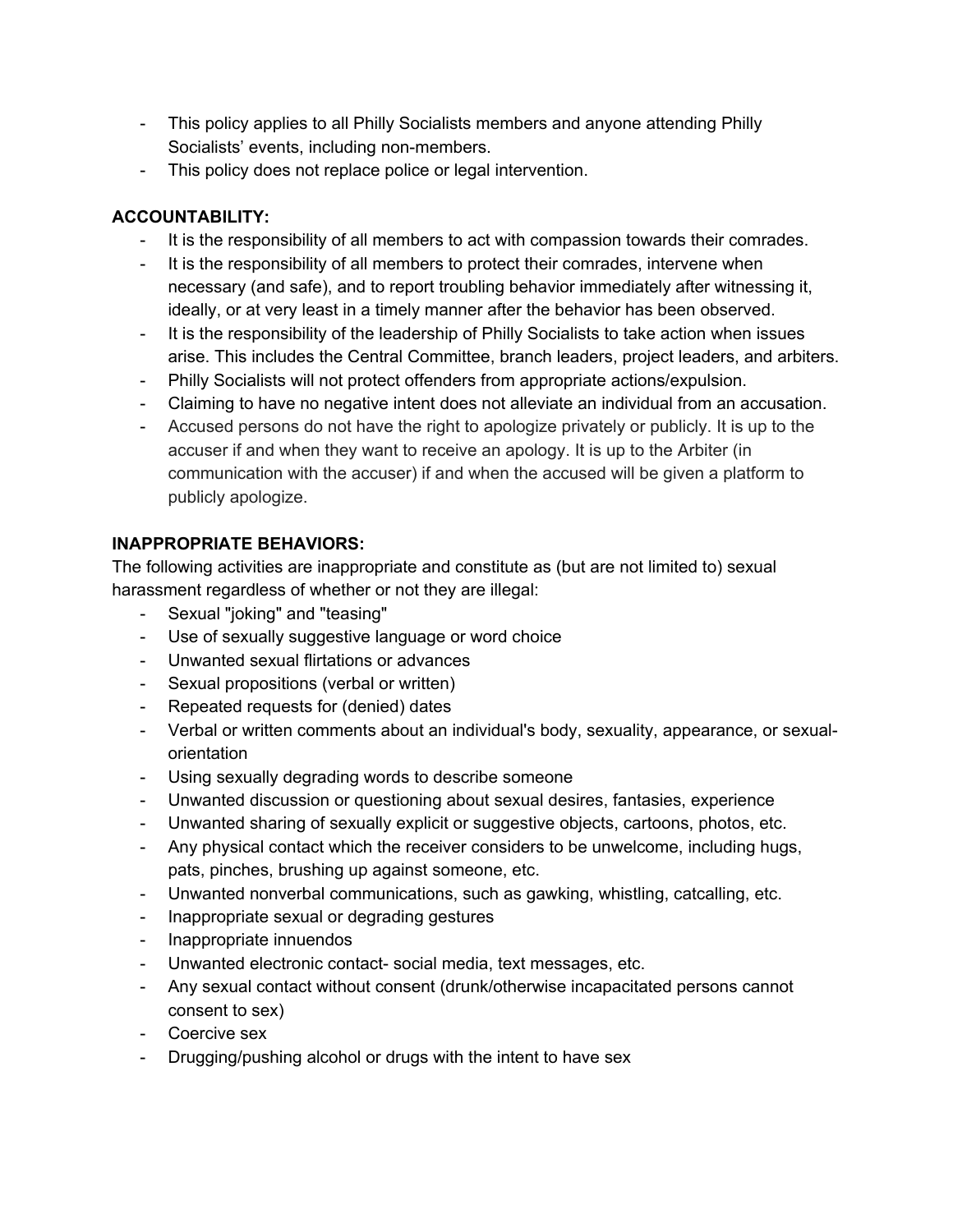Pushing physical boundaries/physical intimidation; this includes groping, violating someone's personal space intentionally, and other forms of non-consensual physical contact

## **CULTURE:**

- Women are often on the receiving end of unwanted contact and members should not further this issue. Members should act to maximize the agency and empowerment of regularly minimized groups.
- Unacceptable behaviors should be called out. Silence is complicitness.
- Efforts must be made to decenter men/maleness/masculinity from the culture of the group.

# **PROCEDURE:**

Philly Socialists will respond to all accusations and complaints within one week of being notified.

When in doubt, the account of the accuser will be believed over the account of the accused.

In the case of sexual violence:

- If a sexual assault/rape is reported to anyone within the organization, the confidante should, notify the Arbiter(s) of their choice.
- Together, the Arbiter(s) and accuser will determine subsequent actions, based on the wishes of the accuser.
- Potential actions include: going to the police; the accused being thenceforth not invited or welcomed to future events, meeting, and gatherings (but not explicitly warned about their behavior); the accused being expelled from Philly Socialists.
- The Arbiter will take all steps necessary to protect the identity of the accuser.
- Once an accuser comes forward, doing nothing is not an option, as the accused could harm other members in the future.
- The Arbiter will let the Central Committee and Branch leaders know that there was an accusation against the accused and the course of action that the accuser decided upon.
- The accuser will let the Arbiter know if they want the Central Committee and/or Branch Leaders to know any details of the accusation.
- The Central Committee may issue a public announcement disassociating the organization with the accused individual, and explaining why; this would both warn other activists as well as inform members and non-members that this individual is not allowed in movement spaces.

In the case of sexual harassment:

 If unwanted attention/personal contact is reported to anyone within the organization, the confidante should, notify the Arbiter(s) of their choice.